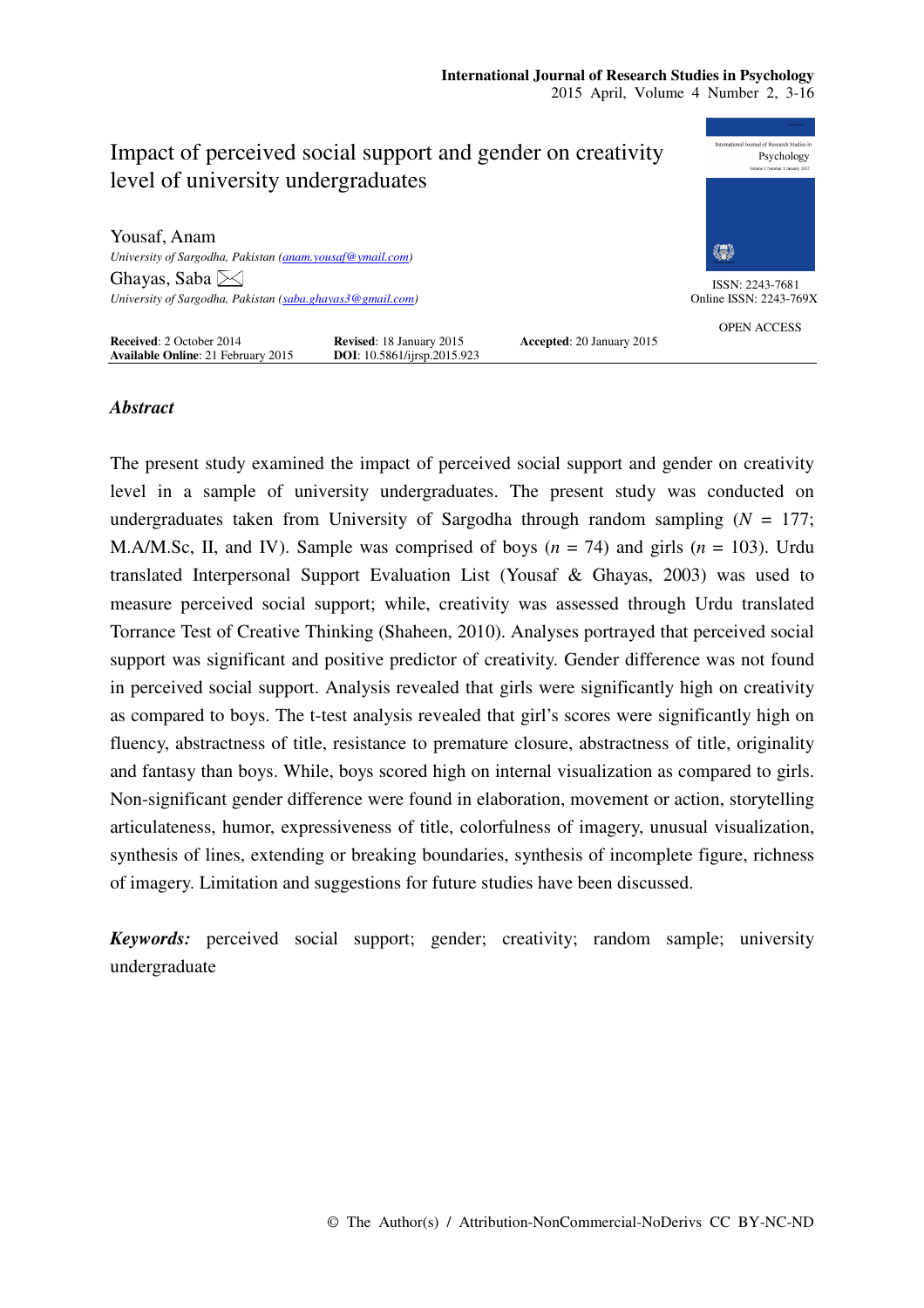# **Impact of perceived social support and gender on creativity level of university undergraduates**

## **1. Introduction**

Perceived social support refers to the perception that the person is cared for, is valued, and is part of a group. Research indicates two prominent aspects of social support: perceived and received social support. Perceived social support is characterized with the perception that satisfactory assistance is provided by others, or to the perceived quality of one's support that can influence on level of adjustment. While, received social support is related with one's social network or the quantity of people present to help or give material or emotional aid (Asberg, Bowers, Renk, & McKinney, 2008). Perceived social support has been found to have a consistently positive impact on well-being and other positive characteristics of individuals (Yap & Devilly, 2004). As the research on the topic indicates that an individual's life satisfaction is directly related with perceived social support system (Duru, 2007). In line with this, social support is also linked with favorable and healthy outcomes (Malecki & Demaray, 2003).

The results of comparative study on both constructs portrayed that perceived social support is directly linked with better and positive relationship with health outcomes than received social support. Since research has found that perceived social support predicts more comforting life with desirable health conditions along with higher well-being (Uchino, 2009). The work of Al-Srour and Al-Oweidi (2013) on university students with  $(n = 118)$ concluded that creativity goes inversely with psychological pressure as explaining the importance of social support in creativity. In this research creativity was assessed by Urdu translated Torrance Test of Creative Thinking (Shaheen, 2010) while Psychological Pressure Scale was used for measuring Psychological pressure.

Creativity is defined as the production of novel, appropriate ideas in any domain of human activity, as it practices frequently in every aspect and domain of life. Whether these are related to the concerns of educational field (science/arts); related to the field of business and management or to everyday life (Pryce, 2005). The influential work of Sternberg (2006) stated that creativity possess five major common features around the world. At first, creativity involves such type of thinking which mainly targets at producing ideas or products that are comparatively novel and in some respect, convincing. Secondly, creativity has some domain-specific and domain-general elements; as it needs some specific knowledge, but there are certain elements of creativity that cut across different domains. Thirdly, creativity is to some extent measurable. Fourth, it can be established as well as stimulated. And lastly, in practice creativity is not highly rewarded, as it is supposed to be in theory.

Cropley (2004) considered that something is determined as creative by the way people react to it, in that their willingness and ability to recognize creativity. He claimed that acceptance of a creative products depend upon its evaluation from the societal participants specially experts; as their positive opinion regarding a solution confirms the creativity. Therefore it has been suggested that the acceptance of creativity depend upon the decisions from surroundings. As, the important elements of a widely used explicit definition of creativity are linked with the element of originality and novelty in formation of ideas along with the acceptance of these ideas form majority of the individuals regarding the specific culture (Rudowicz, 2003).

There are 18 subcategories of creativity test; description of these subscales as given by Torrance and Safter (1999) is presented below:

- $\triangleright$  Fluency. It is the ability to generate greater number of effective ideas or images.
- $\triangleright$  Originality. It refers to the production of unique and infrequent ideas on the stimuli.
- $\triangleright$  Elaboration. It deals with the ability to add detailed and embellished description of ideas on figure.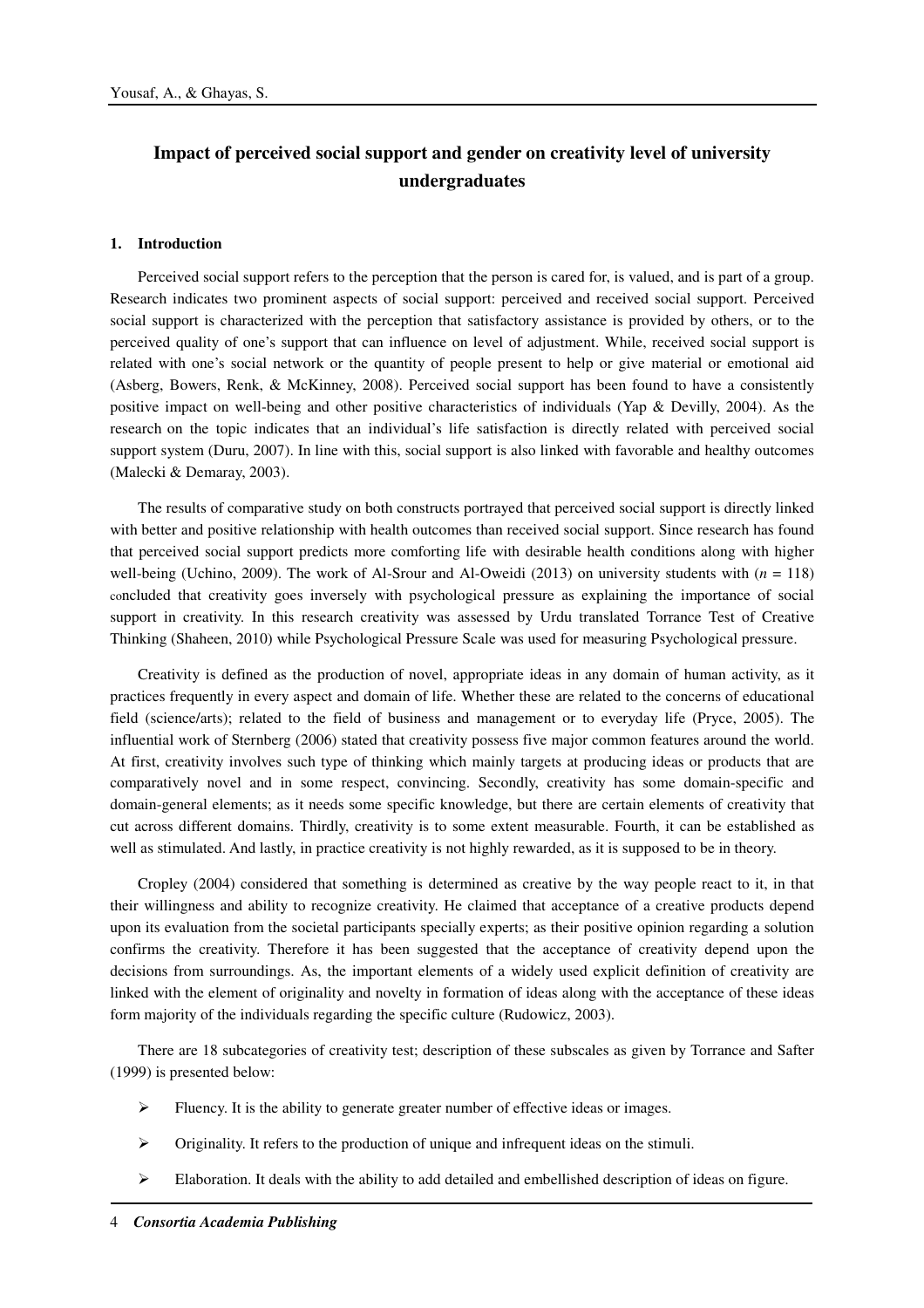- $\triangleright$  Abstractness of titles. It refers to the labelling of the figure just beyond the concreteness. It measures the abstractness of labelling.
- $\triangleright$  Resistance to premature closure. It is based on the belief that creative behaviour requires a person to consider a variety of information when processing information and to keep an open mind.
- $\triangleright$  Emotional expressiveness. It is related to the communication of feelings and emotions through titles and drawings. These can be related to non-verbal and verbal cues (happy, sad).
- Storytelling articulateness. It refers to the presentation of image in a way that a complete story is conveyed.
- $\triangleright$  Movement or action. It deals with the ability to add movement or action response in the figure (reading, jumping).
- $\triangleright$  Expressiveness of titles. Visual information regarding feelings and emotions are communicated through title.
- $\triangleright$  Synthesis of incomplete figures. Combination of 2 or more than two incomplete figures (only in activity 2).
- $\triangleright$  Synthesis of lines. Grouping two or more sets of lines (only in activity 3).
- Unusual visualization. This abilities refers to the presentation of an image in a different direction than it is actually perceived (above, below, different angle).
- $\triangleright$  Internal visualization. This ability is related to the emphasizing on insidious dynamics than only superficial images.
- Extending or breaking boundaries. It is the ability to encompass the lines of original stimuli in order to make it more meaningful (up, down).
- $\triangleright$  Humor. Presentation of the figure in such a way that the element of humor is prominent (caption, drawing).
- $\triangleright$  Richness of imagery. Demonstrating variety of more vivid, fresh and lively images on stimuli.
- $\triangleright$  Colorfulness of imagery. It refers to the ability to produce earthiness or excitingness in drawing.
- $\triangleright$  Fantasy. Exhibiting those concepts in figure which are related to the fairy tales, science fictions or does not exist in reality (talking mouse).

Previous researchers have also found important results regarding the relationship between perceived social support and creativity. Mahon, Yarcheski, and Yarcheski (1999) studied an adult sample ( $n = 68$ ) in order to explore the relationship between perceived social support, and creativity. In that study creativity was assessed through adjective checklist of creative thinking; perceived social support which was measured with Personal Resource Questionnaire (PRQ, 85). Correlation analysis revealed significant positive relation between perceived social support and creativity. Moreover, the influential work of Yeh, Wu, & Cheng (2000) presented that the perceived social support received from family is the key element of creativity development in children. In line with these, research conducted on student sample concluded that social support leads toward creative performance of students (Feldman, 1999). Another study regarding relationship among environmental influence and creativity on working population was conducted. For measurement of environmental influences Work Environment Inventory was used. The results of this study presented that among all the variables social support is more crucial element for creativity (Amabile, 1996).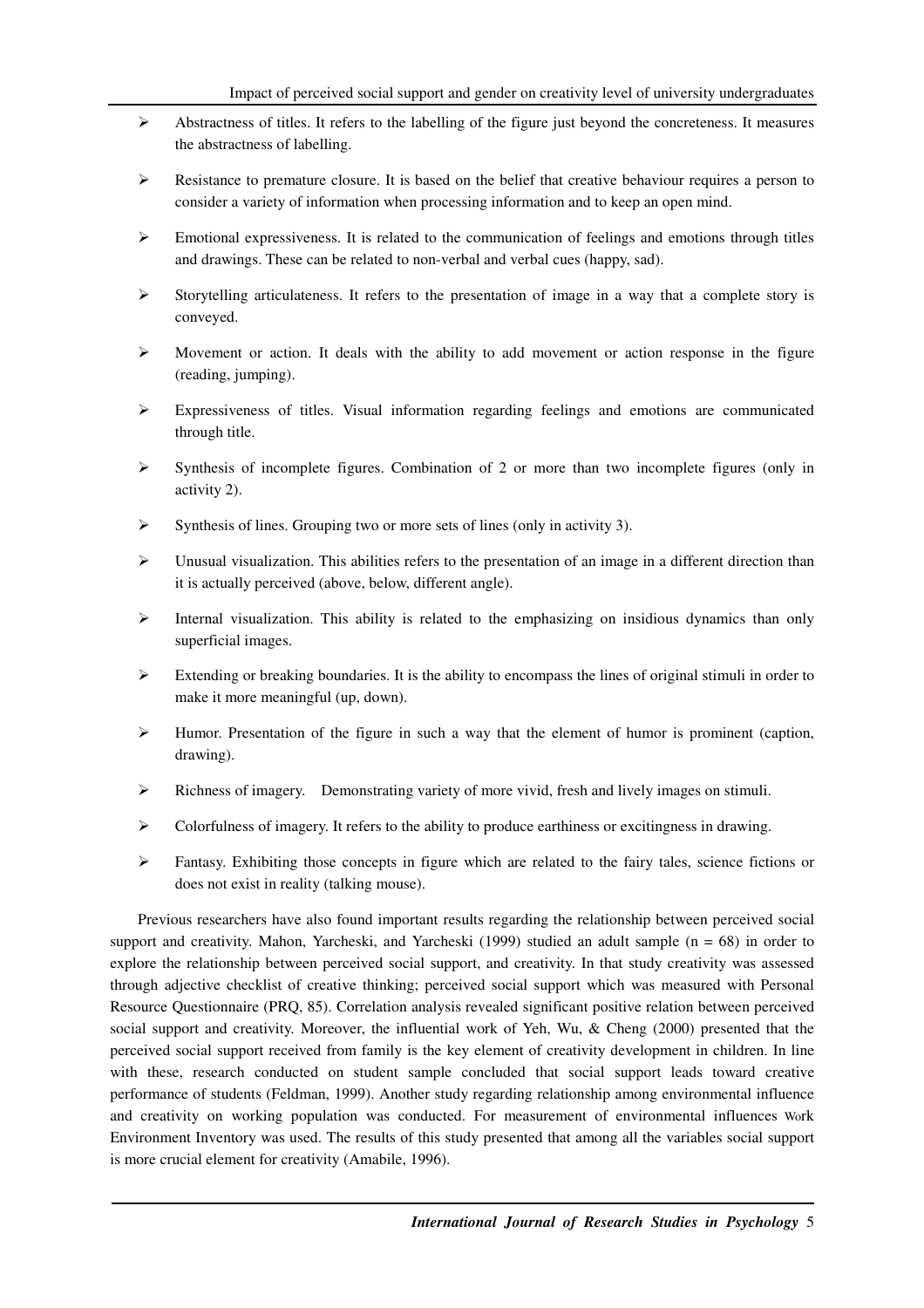## Yousaf, A., & Ghayas, S.

On the debate of gender differences in social support there are different views among researchers. Cumsille and Epstein (1994) found that males are expected to live up to certain social expectations that have been set and that if they were to share their feelings, it would be deemed as a sign of weakness. Hence, males tend to perceive lower social support because they are more likely to feel that they have no one to express their feelings to. Moreover, Kendler, Myers and Prescott (2005) who studied on 1,057 opposite-sex dizygotic twin pairs stated that females tend to have larger social contacts as compared to males. They also emphasized that the females have higher social support because they seek emotional support in their relationship. Not only this, women provide more emotional support to both men and women, and they get more help in return (Klauer & Winkeler, 2002).

On the other side, results of another study conducted on a sample of East German migrants in a two-year follow-up study ( $n = 235$ ; age: 14-66years) yielded that the level of social support gets higher in males than females with age. In contrary, female's perception is lower on social support with the growing age (Knoll & Schwarzer, 2002). Another research presented that there was no significant difference between males and females university postgraduate students ( $n = 100$ ) on perceived social support. In this study perceived social support was measured through Perceived Social Support Scale (Mahanta & Aggarwal, 2013).

In creativity, studies using the Torrance Tests of Creative Thinking, Ogletree (1971) sampled  $(n = 1165)$ English, Scottish, and German children, 8 to 11 years of age, and found that English and German girls scored higher than boys on both verbal and figural batteries. In addition, upper-middle social class groups significantly outscored the middle- and lower-social classes on most measures. Children in the upper grade levels also scored higher on all the creativity variables, i.e. verbal test. Furthermore, girls excelled significantly over boys on all creativity measures, both verbal and figural. Additionally, Ikram and Ghayas (2007) also examined the gender differences in creativity level of school children. Analysis of data regarding the work on students in the geographical context of Pakistan has shown that girls are more creative as compared to the. Whereas, Sang (1991) conducted a study on a sample of Malaysian University students to get the gender differences in creativity. The findings indicated that the boys were more creative than girls in both figural creativity and verbal creativity as well as in each of the seven creativity components.

McLauglin (2008) found that in preschool and elementary levels it is more frequent for girls to obtain better scores on creativity than boys. Among middle and high school students results are more controversial. In some studies girls score higher, and in others boys do, though there are a slight larger number of studies that favor girls. Moreover, Naderi, Abdullah, Tengku, Sharir, and Kumar (2009) explored the effect of gender, creativity, and age with academic achievement among 153 undergraduates of Malaysian universities. The age of participants who completed the creativity test ranged from 18 to 27 years old. The results displayed that the females' mean score (33.21) was greater than the males' mean score (31.90) for creativity. However, no large differences in the standard deviations were found between females and males (females  $= 4.55 \&$  males  $= 4.36$ ).

The same slight advantage favoring women is found in studies that compare adults (Kuhn & Holling, 2009). Likewise, Baer (2008) concluded that in majority of studies female subjects usually score higher than males. Research findings from present study will help in identifying whether perceived social support and creativity are related as far as Pakistani student population is concerned. Once a relationship is highlighted regarding this particular Pakistani context, our research can lay grounds for designing psychological intervention strategies which can facilitate in raising perceived social support. Though this relationship has already been studied in other cultures but it is important to work on it in Pakistan because of a lot of academic and social differences from other cultures. As raising students' perception of social support can give better results regarding creativity that can be beneficial for laying grounds for a more productive future.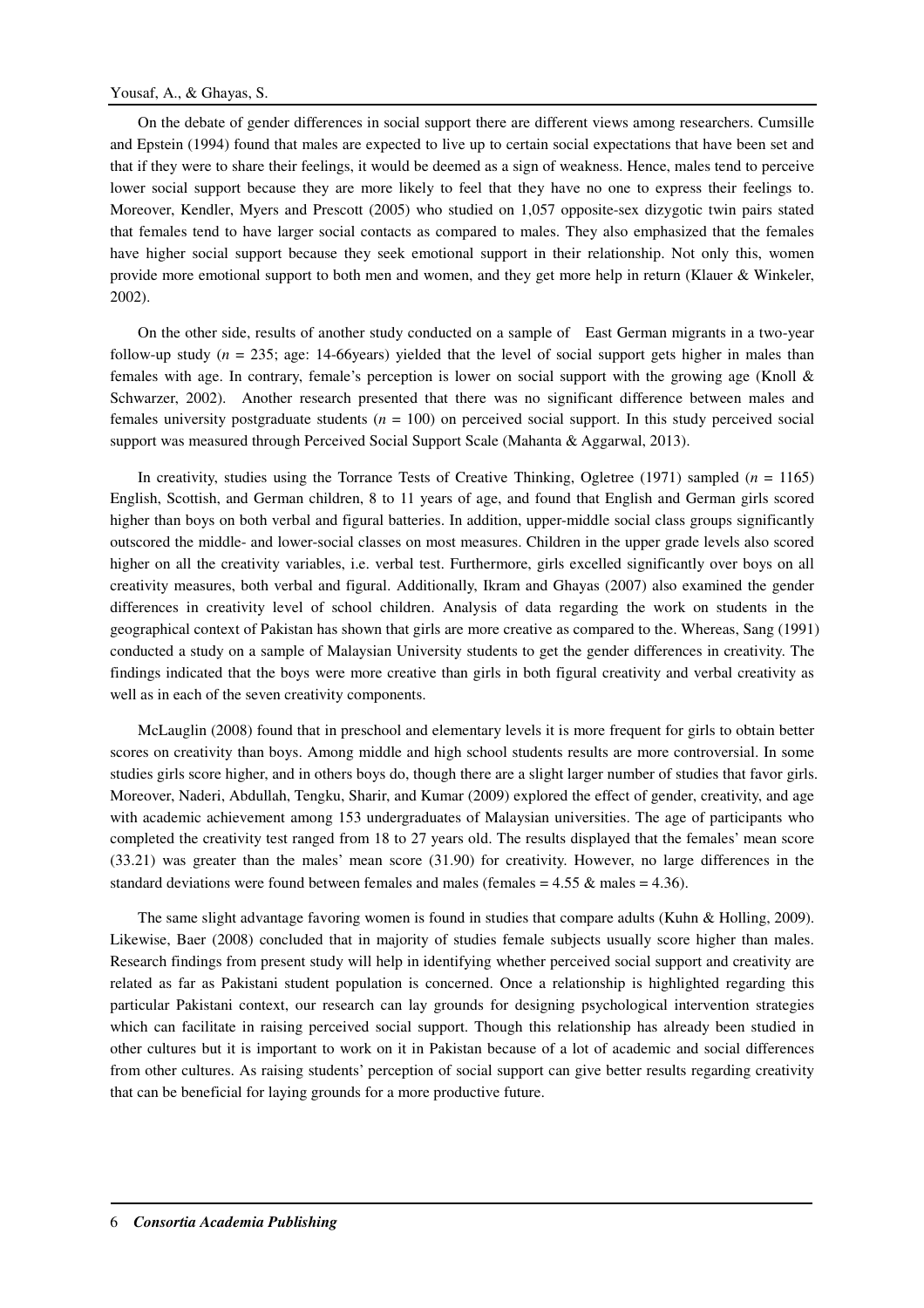## **2. Method**

# *2.1 Objectives*

- $\triangleright$  To investigate the relation between perceived social support and creativity.
- $\triangleright$  To find out the gender differences in creativity and perceived social support.

### *2.2 Hypothesis*

- $\triangleright$  Perceived social support will be significant and positive predictor of creativity.
- $\triangleright$  The level of perceived social support will be higher among girls than boys.
- $\triangleright$  The level of creativity will be higher among girls than boys.

#### *2.3 Study Design*

For the present study cross sectional survey research design was adopted. In cross sectional studies, variables of interest in a sample of subjects are studied once and the relationships between them are determined (Hopkins, 2008).

#### *2.4 Sample*

The sample consisted of 177 university undergraduates from the total pool of 2090 students. Boys ( $n = 74$ ) and girls (*n* = 103) both were given representation in the sample. Their age range was about 19 to 35 years (*M* = 22, *SD* = 1.4). The regular students of undergraduate program were selected through random sampling from 3 major disciplines. Total number of students from faculty of Social Sciences (*n* = 97); faculty of Management sciences ( $n = 36$ ); and faculty of Pure Sciences ( $n = 44$ ) were included in the present research.

#### *2.5 Measures*

**Interpersonal Support Evaluation List** (ISEL; Cohen, Mermelstein, Kamarck, & Hoberman, 1985). To measure perceived social support an Urdu translated ISEL consisting of 12 items was used (Yousaf & Ghayas, 2013). The scale consisting of three subscales; appraisal support (2, 4, 6, 11), belongingness support (1, 5, 7, 9) and tangible support (3, 8, 10, 12). Six items (1, 2, 7, 8, 11, 12) were reverse scored. It was a 4 point rating scale with response categories ranging from *definitely true* (4) to *definitely false* (1) with high score indicating high level of perceived social support. Reported alpha coefficient of ISEL with undergraduate students was ranging from .77 to .86 while alpha coefficient (.67) was yielded for the present sample.

**Torrance Test of Creative Thinking** (TTCT; Torrance, 1966). Creativity was assessed using the Urdu translated version of TTCT (Shaheen, 2010). As, this is a culture free test (Torrance, Ball, & Safter, 2008) and can be administered to all ages, and specifically suggested in education sector (Kim, 2006).Higher the score on the test will reflect high creativity while low score reflect low level of creativity. It can be administered on group as well as individual level. There are two versions of the test, TTCT-Verbal and TTCT-Figural. This study used the TTCT-Figural version because it involves minimum writing. This version has two Forms, A and B. In the study Form A was administered because this is used before an intervention while Form B is used for post intervention and since no intervention was made.

Form A consists of three activities:

Activity 1: Picture Construction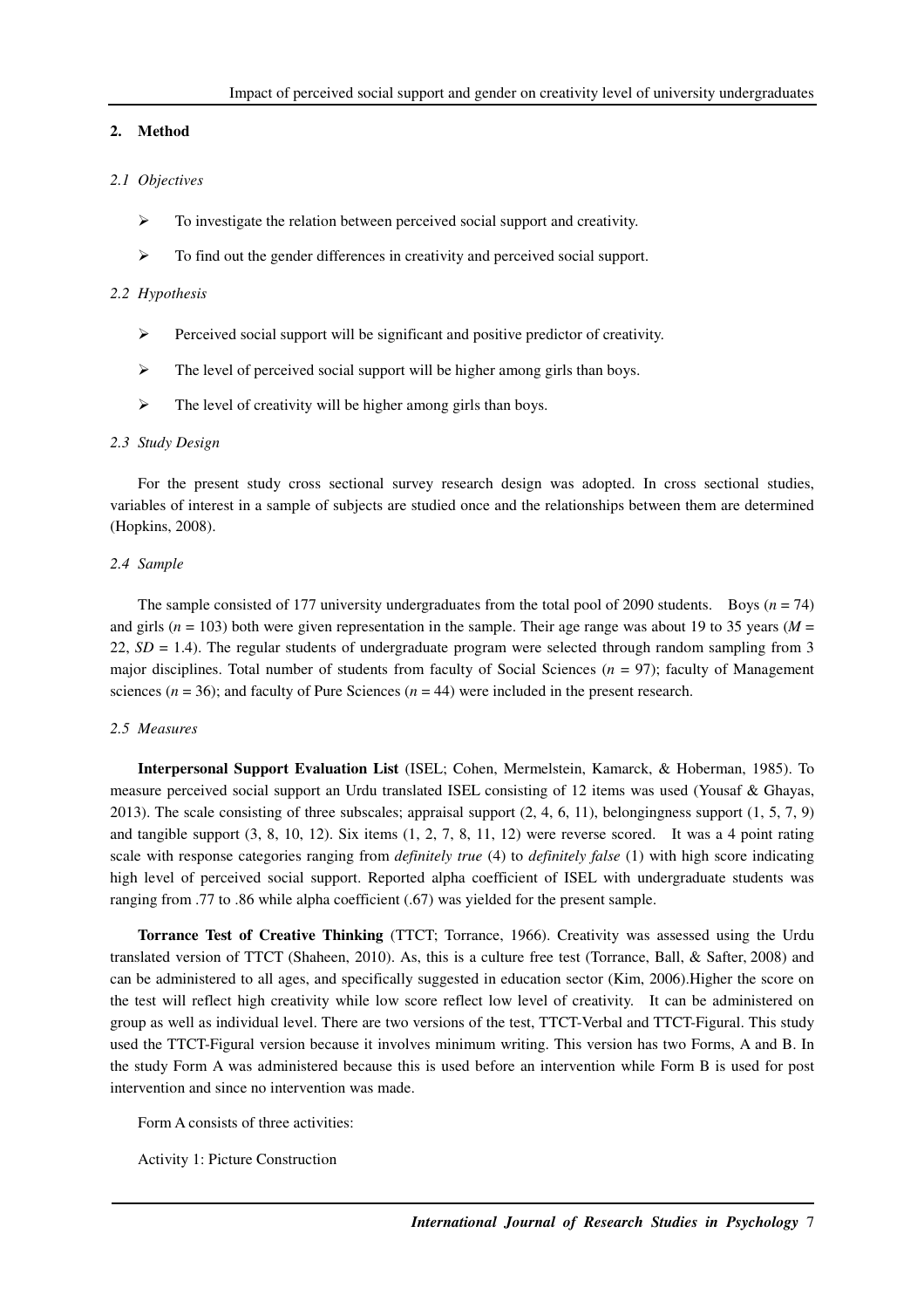Activity 2: Picture Completion

Activity 3: Pairs of Lines

It is scored on 2 major domains:

- Norm referenced measures: fluency, originality, elaboration, abstraction of titles, and resistance to premature closure.
- $\triangleright$  Criterion referenced measures: emotional expressiveness, storytelling articulations, movement or action, expressiveness of titles, synthesis of incomplete figures, synthesis of lines, unusual visualization, internal visualization, extending or breaking boundaries, humor, richness of imagery, colorfulness of imagery, and fantasy.

According to the TTCT manuals of 1966 and 1974, the test-retest reliability coefficients (1-week, 2-week, 10-week, 6-month, and 3-year intervals) ranged from .50 to .93. The test requires 30 minutes completion time, 10 minutes for each activity. Additional time is required for familiarization with the research subjects.

## *2.6 Procedure*

For the purpose of data collection, permission letters on behalf of Department of Psychology was given to the heads of different departments. After taking list of registered students from department (social sciences, management sciences, and pure sciences) further all the lists (23 departments) were assigned numbers in ascending order. Total participants of undergraduates of morning program were 2090. A random table (McBurney & White, 2004) was used to select the participants, every time a new row was randomly selected from the table and the selected numbers were dragged from the lists. After this, the selected students were directly approached and then they were brought in the University library for test administration for the purpose of minimizing the environmental threats which can influence on the study.

Same procedure for administration of the creativity test was followed as presented by the author. According to the requirements of test administration, the seating arrangement was same (armed chairs) throughout the test administration. They were seated and provided with stationery. The important thing to consider for the seating arrangements was to ensure that there was sufficient space for the test booklet and between each student to prevent copying. All the students were seated in u-shaped so the researcher could easily move from one student to another. Students were briefed about the consent form and necessary information regarding research. Before test administration the required personal information was obtained through the demographical sheet and the confidentiality of their information was ensured.

For each activity of TTCT the students were asked to turn to the required page. The researcher also showed the page, indicating to the stimulus and the accompanying instructions. The instructions were read out loud from the Urdu instructions manual and the students followed the written text from their own test booklets. The students then read the instructions either silently or aloud. Some students were asked to repeat the instructions. Effort was made to ensure that all the instruction has been understood. If not, they were repeated again in Urdu language. Students were encouraged to ask if they did not understand instructions or the meaning of any words. After completing the scales, they were thanked for their participation. Manual was consulted for scoring of **TTCT** 

## **3. Results**

Table 1 exhibits the inter-rater reliability of the 18 subscales of Torrance test of Creative Thinking (TTCT) between two scorers. It indicates the satisfactory level of reliability ranging from .71 to 1.00. This shows the high level of objectivity and appropriateness in the scoring of TTCT. Results revealed that Torrance test of creative thinking is reliable for this particular sample.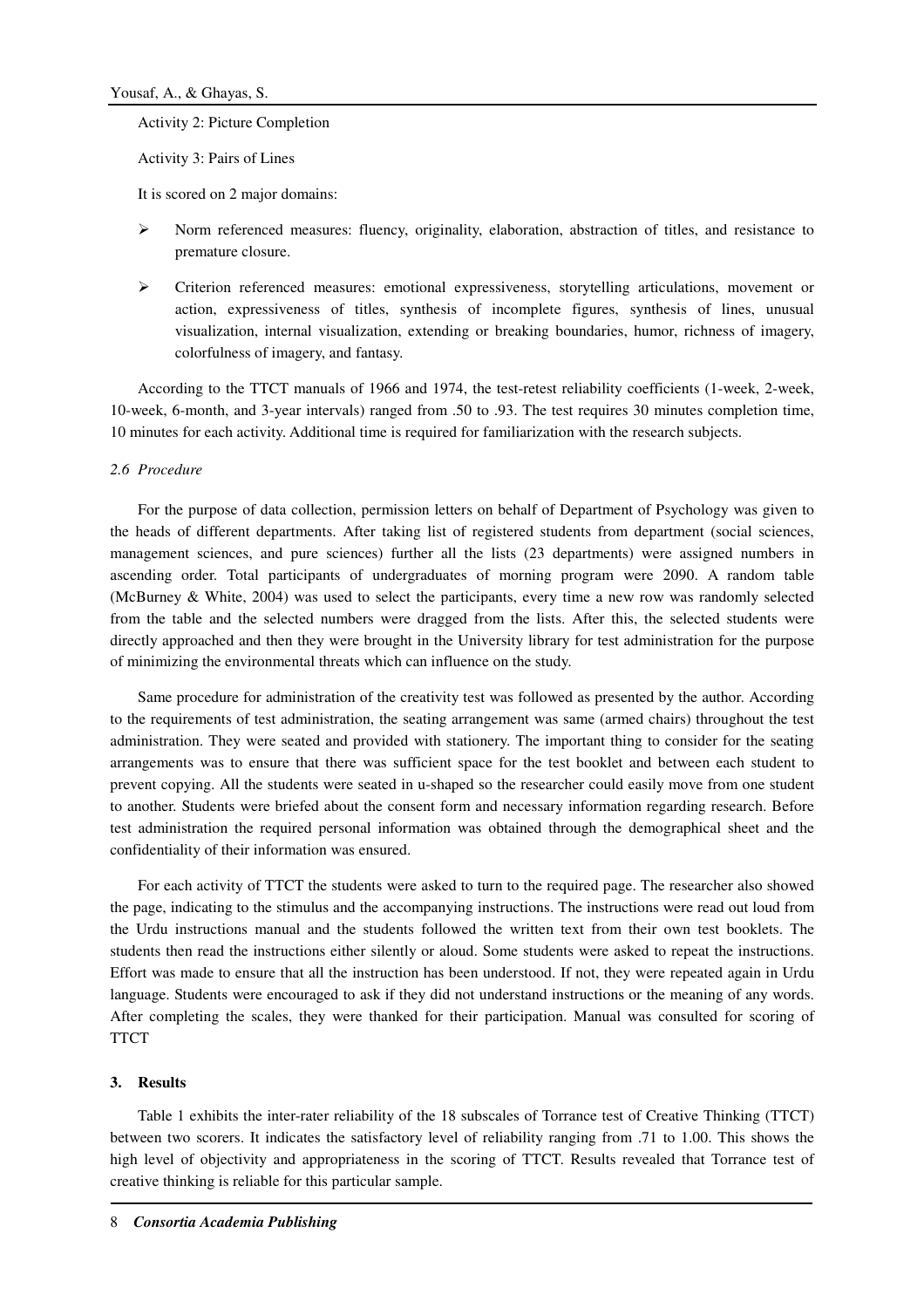### **Table 1**

| Sr. No. | Subscales of TTCT                       | r                 |      |
|---------|-----------------------------------------|-------------------|------|
|         |                                         | <b>Total TTCT</b> | .91  |
| 1       | Fluency                                 |                   | 1.00 |
| 2       | Originality                             |                   | 1.00 |
| 3       | Elaboration                             |                   | .99  |
| 4       | <b>Abstractness of Title</b>            |                   | 1.00 |
| 5       | <b>Resistance to Premature Closure</b>  |                   | .92  |
| 6       | <b>Emotional Expressiveness</b>         |                   | 1.00 |
| 7       | <b>Storytelling Articulateness</b>      |                   | .85  |
| 8       | Movement or Action                      |                   | .92  |
| 9       | Expressiveness of title                 |                   | .79  |
| 10      | Synthesis of Incomplete Figures         |                   | 1.00 |
| 11      | Synthesis of lines                      |                   | 1.00 |
| 12      | Unusual Visualization                   |                   | .71  |
| 13      | Internal Visualization                  |                   | .75  |
| 14      | <b>Extending or Breaking Boundaries</b> |                   | 1.00 |
| 15      | Humour                                  |                   | .77  |
| 16      | Richness of Imagery                     |                   | 1.00 |
| 17      | Colourfulness of Imagery                |                   | 1.00 |
| 18      | Fantasy                                 |                   | .83  |

*Inter-Rater Reliability among the Subscales of Torrance Test of Creative Thinking (TTCT) (n =177)* 

Table 2 postulates mean standard deviations and internal consistency index (alpha coefficients) of all the variables analyzed in present study.

#### **Table 2**

*Mean, SD, Internal Consistency and Correlation Matrix for all the Variables Used in the Study (n = 177)* 

| Variables                | M     | SD   | $\alpha$ |       |                          |         |         |
|--------------------------|-------|------|----------|-------|--------------------------|---------|---------|
| Perceived social support | 36.96 | 5.85 | .67      | .79** | $.73**$                  | $76***$ | $.22**$ |
| Appraisal SS             | 12.62 | 2.76 | .59      | $- -$ | $.34**$                  | $40**$  |         |
| Belonging SS             | 11.81 | 2.47 | .22      | $- -$ | $\overline{\phantom{m}}$ | $.33**$ | $.24**$ |
| Tangible SS              | 12.53 | 2.49 | .46      | $- -$ | $- -$                    | $ -$    | $.15*$  |
| Creativity               |       |      |          | $- -$ | $- -$                    | $- -$   | $- -$   |

*Note. \*\*p* < .01, *\*p* < .05

Table 3 explains that perceived social support is significant positive predictor of creativity {*F* (2,175) *=* 8.73,  $\beta$  = .22, *t* = 2.95, *p* < .01} and it also demonstrates 5% variance in creativity that is contributed by perceived social support  $(R^2 = .05)$ .

#### **Table 3**

*Linear Regression Analysis of Perceived Social Support for Creativity (n =177)* 

| . .                            | __ |   |     |                  |
|--------------------------------|----|---|-----|------------------|
| Predictor<br>variable          |    | . |     |                  |
| Perceived social support (PSS) | .  | . | .v. | $72**$<br>0. / . |
| $\sim$<br><b>BY Hole</b>       |    |   |     |                  |

*Note. \*\*p < .01* 

Analysis shows that there are non-significant mean differences in boys and girls on perceived social support. It further indicated that the mean scores of girls significantly surpasses on fluency ( $M = 33.85$ ,  $SD = 6.31$ ) as compare to boys ( $M = 26.65$ ,  $SD = 7.57$ ). In the same line, girls perform significantly high on premature closure  $(M = 4.12, SD = 2.69)$  than boys  $(M = 2.86, SD = 2.3)$ . Significant high scores of girls are found on abstractness of title ( $M = 1.93$ ,  $SD = 3.49$ ) to boys ( $M = 1.12$ ,  $SD = 1.61$ ). Girls perform significantly better on originality (*M*  $= 20.31, SD = 5.79$  in which boys scores are ( $M = 16.23, SD = 6.36$ ).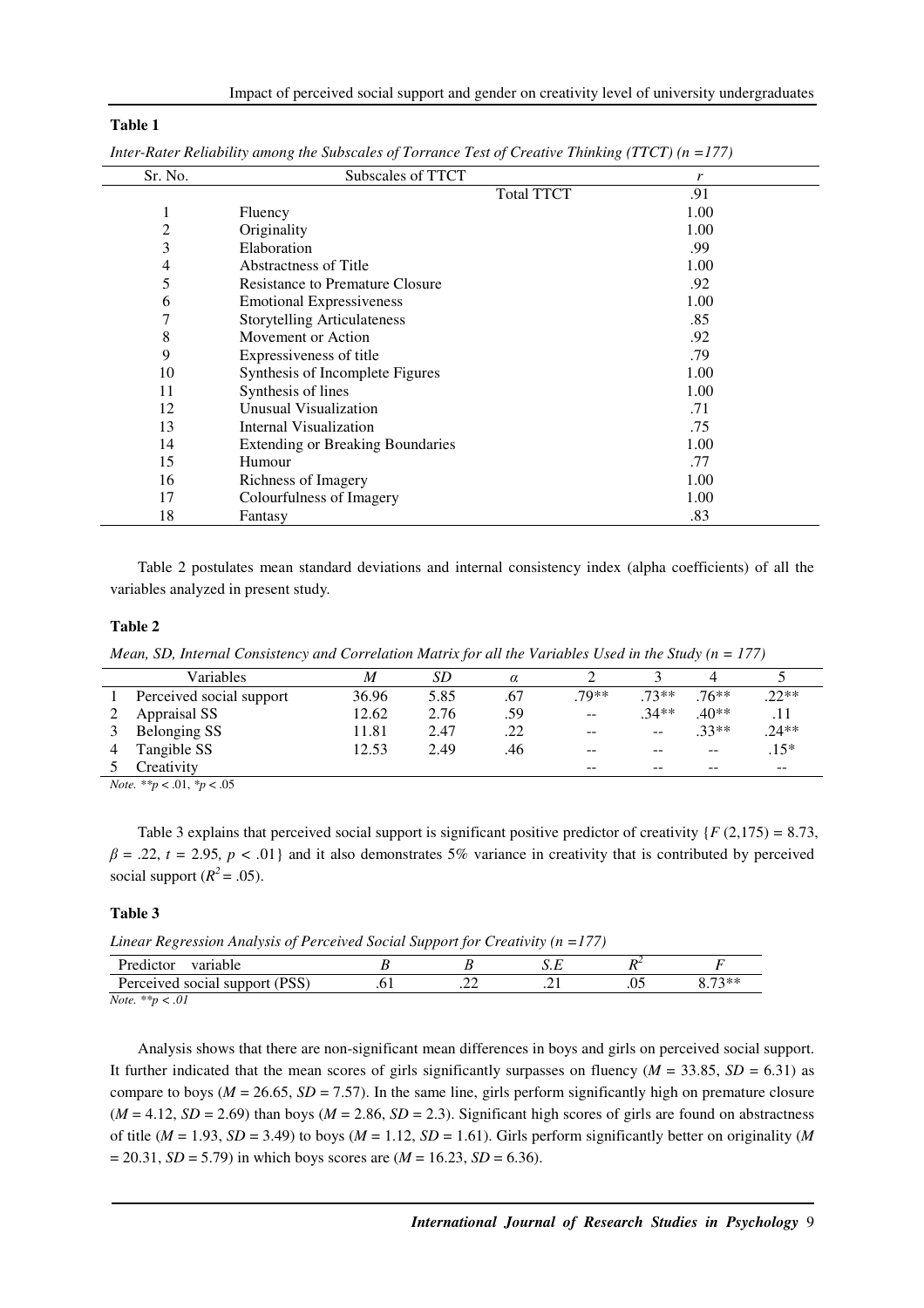Analysis further reveals that, scores of girls are significantly high on emotional expressiveness ( $M = 1.05$ ,  $SD = .69$ ) than boys ( $M = .74$ ,  $SD = .62$ ). It also displays significant mean differences of girls on fantasy ( $M$ = .46, *SD* = .57) as compare to boys (*M* = .26, *SD* = .50). In contrary, the score of boys significantly surpasses on internal visualization ( $M = .65$ ,  $SD = .58$ ) than girls ( $M = .45$ ,  $SD = .56$ ).

#### **Table 4**

*Mean, Standard Deviation and t-test Analysis for perceived social support and creativity (n = 177)* 

|                   | <b>Boys</b>      |            | Girls            |       |         |                  |          |          |              |
|-------------------|------------------|------------|------------------|-------|---------|------------------|----------|----------|--------------|
|                   |                  | $(n = 74)$ | $(n = 103)$      |       |         |                  | 95% CI   |          | Cohen's<br>d |
| Variables         | $\boldsymbol{M}$ | SD         | $\boldsymbol{M}$ | SD    | t(175)  | $\boldsymbol{p}$ | LL       | UL       |              |
| Perceived Social  | 36.20            | 6.39       | 37.50            | 5.41  | $-1.46$ | .14              | $-3.05$  | .45      | .22          |
| Support           |                  |            |                  |       |         |                  |          |          |              |
| Creativity        | 62.32            | 15.50      | 77.17            | 13.90 | $-6.67$ | .00              | $-19.23$ | $-10.46$ | 1.00         |
| Fluency $(N)$     | 26.65            | 7.57       | 33.85            | 6.31  | $-6.89$ | .00              | $-9.27$  | $-5.14$  | 1.04         |
| Elaboration       | 5.36             | 1.31       | 5.67             | 1.43  | $-1.45$ | .14              | $-.72$   | .11      | .23          |
| Closure           | 2.86             | 2.3        | 4.12             | 2.69  | $-3.22$ | .00              | $-2.02$  | $-.48$   | .50          |
| Abstractness      | 1.12             | 1.61       | 1.93             | 3.49  | $-2.07$ | .04              | $-1.58$  | $-.04$   | .31          |
| Originality       | 16.23            | 6.36       | 20.31            | 5.79  | $-4.44$ | .00              | $-5.90$  | $-2.27$  | .67          |
| Emotions $(C)$    | .74              | .62        | 1.05             | .69   | $-3.02$ | .00              | $-.51$   | $-.11$   | .47          |
| Movement          | 1.00             | .70        | 1.17             | .69   | $-1.56$ | .12              | $-.37$   | .04      | .24          |
| Fantasy           | .26              | .50        | .46              | .57   | $-2.47$ | .01              | $-.36$   | $-.04$   | .37          |
| Story telling     | .68              | .60        | .86              | .69   | $-1.90$ | .05              | $-.38$   | .01      | .28          |
| Humor             | .15              | .36        | .16              | .39   | $-.12$  | .90              | $-.12$   | .11      | .03          |
| Internal          | .65              | .58        | .45              | .56   | 2.34    | .02              | .03      | .37      | .35          |
| Expressiveness    | .18              | .42        | .31              | .61   | $-1.75$ | .08              | $-.29$   | .02      | .25          |
| Colorfulness      | 1.91             | .38        | 1.97             | .17   | $-1.39$ | .16              | $-.16$   | .03      | .21          |
| Unusual           | 1.14             | .75        | 1.18             | .68   | $-.46$  | .64              | $-.26$   | .16      | .06          |
| Lines             | .43              | .72        | .55              | .81   | $-1.04$ | .29              | $-.35$   | .11      | .16          |
| <b>Boundaries</b> | 1.97             | .16        | 1.97             | .22   | .07     | .94              | $-.06$   | .06      | $\theta$     |
| Figure            | .00.             | .00.       | .00              | .00   | .00     | .00              | .00.     | .00      | .00.         |
| Richness          | 1.00             | .70        | 1.17             | .69   | $-1.56$ | .12              | $-.37$   | .04      | .25          |

*Note. \*\*\*p* < .001, *\*\*p* < .01, *\*p* < .05

#### **4. Discussion**

The present study aimed at finding out the impact of perceived social support and gender on creativity. In order to measure the psychometric properties of scales used in the study reliability analysis was carried out. Inter-rater reliability analysis on the subscales of TTCT has demonstrated highly satisfied values while alpha coefficient of Urdu language translated version interpersonal support evaluation list has also postulated good reliability level which was .67 (see Table 1 and 2).

First hypothesis of the study was supported by the analysis, as it has been depicted that perceived social support is significant positive predictor of creativity (see Table 3). These results are found to be in line with a study which revealed that perceived social support is significant and positive correlate of creativity among young adults (Mahon, Yarcheski, & Yarcheski, 1999). Among the influential factors Ekvall and Tangeberg-Andersson (1986) found ten elements of society which impact on creativity. Among these ten factors, one of the influential factors is social support. They confirmed that lack of social support is the barrier of creativity. It has been clarified that for creativity social support is crucial element. It is considered that creativity is, in part, a social process. In two prominent creativity models (Amabile, 1988; Woodman, Sawyer, & Griffin, 1993), researchers proposed that the factors in the every type of work environment, such as supervisory support and social influences resulting from group interaction are important antecedents to creativity.

They further postulated that communication of ideas and information among people does very well with creativity. Likewise, former research anticipated the idea that weaker relationships do negatively influence on creativity (Brass, 1998). Thus it can be claimed that strong social ties are beneficial for creativity. Similarly,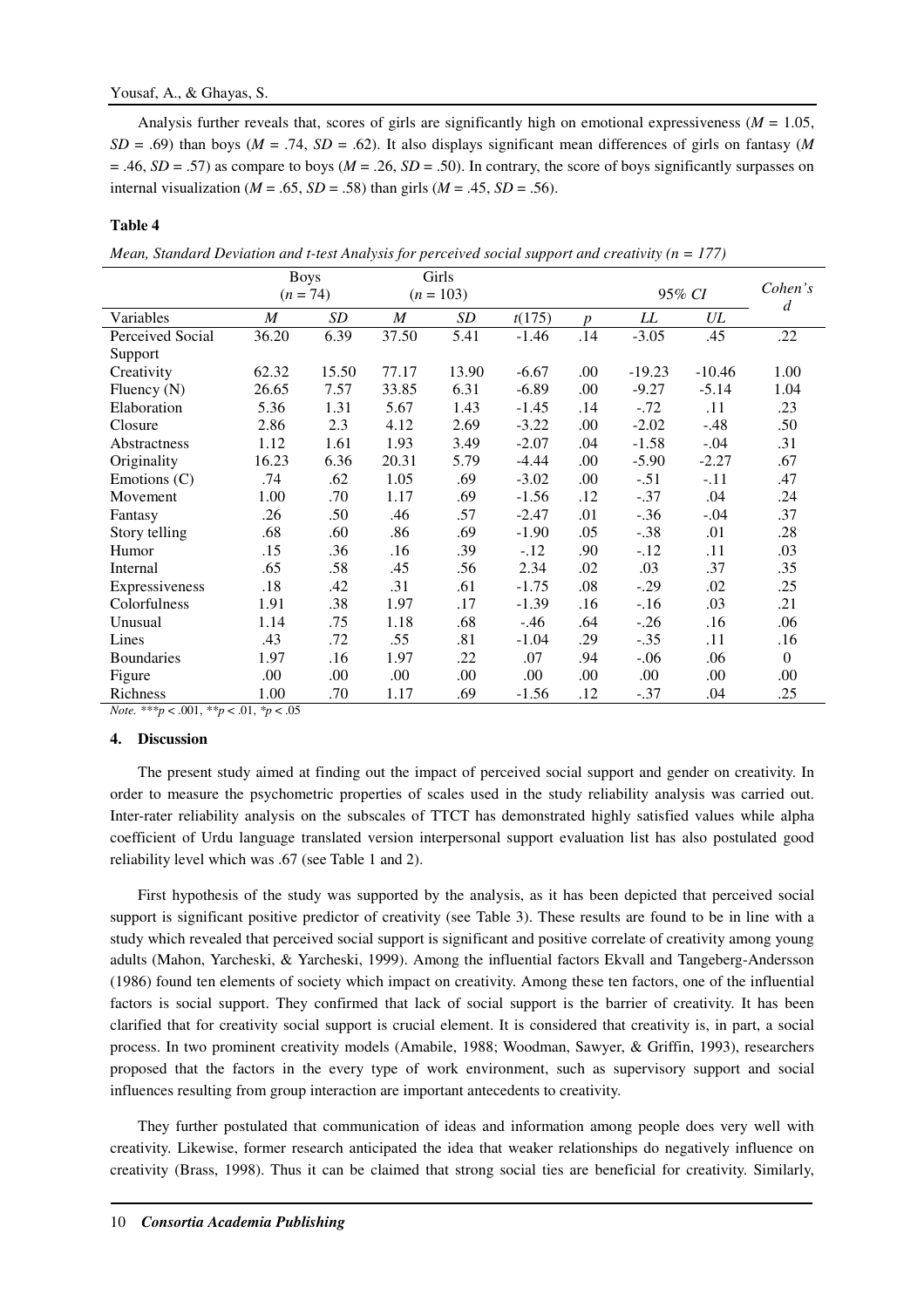almost each and every work environment emphasize on strong bonding of relationships for the betterment of quality and excellence of work. Specifically in education settings for increasing the production of unique ideas among students, extensive work is assigned in groups rather than on individual basis.

In the existing study it was hypothesized that the level of perceived social support would be higher among girls as compared to the boys. Analysis has revealed non-significant gender differences (see Table 4). The work of Pfeifer and Asberg (2011) supported the current results. They conducted work on undergraduates Psychology students of a public university of South-eastern region and results revealed no gender differences in perception about availability of social support.

The reason for no gender differences on perceived social support might be the changing trends in the grooming of children. In present circumstances, maximum and equal efforts regarding the opportunities and trainings are provided to the children (boys and girls) at their initial stage of development to their maximum level. These equal opportunities are obvious in the preference of their schooling, costumes, religious beliefs and also the weightage which is given to their views for each and every matter. This healthy practice may cause no gender differences. Moreover, the sample was collected form the same geographical context with almost same practices and trainings which ultimately leads toward less chance of diverse variety. Furthermore, the results for non-significant gender differences can also be influenced by the nature of the scale used in the study. It is an admitted fact that explicit measures are contaminated by the fact of social desirability and are more prone toward presentation biases (Holtgraves, 2004). Similarly, Nosek (2005) suggested that these biases can be intrapersonal which is related to self-deception, or intrapersonal (evaluation apprehension or intention to impress).

The third hypothesis of the study was that girls will significantly score higher on creativity than boys. Analysis of the data has revealed that girls' level of creativity was significantly higher as compared to boys (see Table 4). Creativity is taken as originality and usefulness specially regarding problem solving. A strong body of researches are also in line with the results of current study (Kuhn & Holling, 2009; Wolfradt & Pretz, 2001). Similarly research conducted on verbal and performance test of creative thinking on adult sample has postulated that there are gender difference in verbal and performance test of creative thinking (Matud, Rodriguez, & Grande, 2007). Results of the current study are also supported by previous Pakistani researches. Ikram and Ghayas (2007) found that girls significantly outperformed on Wallach-Kogan creativity test as compared to boys. The results of another study conducted in geographical context of Pakistan revealed significant gender differences in performance creativity test (Wallach-Kogan) elaborating the outperformance of girls than boys (Shakeel, Ghayas, & Adil, 2011).

It is accepted that the ability of processing information differs in both genders; therefore these differences in ability may strongly impact on their performance on creativity test. Secondly it can be anticipated that with the growing changes in the cultural trends, girls are equally preferred in each and every field of life whether it is related to their education, career, and decision making. These influential changes may be the contributor in the progress of girls in creativity. As well as, girls' outperformance on creativity can also depend upon the field of study. As, it is frequently considered that girls creative achievements are better in the domain of musical performance, dance, drama, and writing, as compare with the creative achievements of boys. The creative achievement of males significantly surpasses females in the area of science, musical composition, and painting (Vernon, 1989); and creative technical development (Eysenck, 1995). Therefore it indicated the notion that girls and boys both are creative but their creativity varies in different domains. Baer (2008) has concluded the fact that the differences of gender are not consistent in many researches but it can be claimed that usually female subjects score higher than males. In order to get the clear picture of gender differences in different subscales of creativity further analysis was carried out. Results revealed that mean score of girls on fluency, premature closure, abstractness of title, originality and emotional expressiveness are significantly higher than boys. Moreover findings revealed that the scores of boys are significantly higher on internal visualization than girls.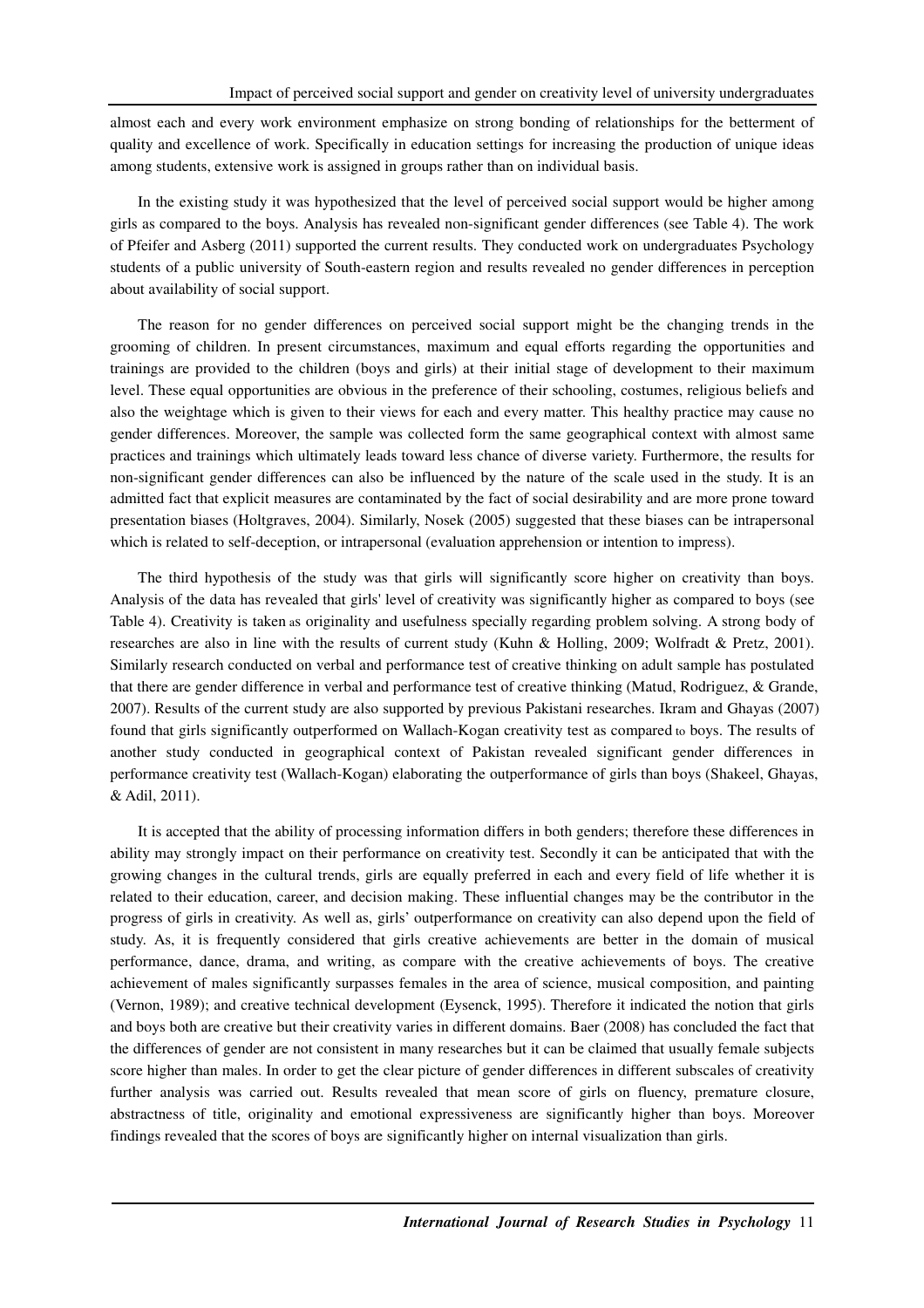These findings are in consistent with the previous research concluding that the creative performance of girls yield higher scores on fluency, flexibility and originality as compared with boys (Hong, Peng, O'Neil , & Wu, 2013). In the same line, work of Sax (2005) yielding that girls mostly focus on the emotional side of a task that is why they gave responses which are related to feelings, emotions, and desires. It was further elaborated that girls outperform on fluency, flexibility and originality as compared to boys. On the other hand responses of boys are mainly concerned with actions and imagination. A strong reason of boys higher scores on internal visualization can be their nature of in-depth analysis of everything rather than mere superficial picture. In religious perspective it may also be justified that as being more focused on in depth investigative abilities the right of major decisions (divorce, household management) is given to boys because girls are more emotional and on the basis superficial representation makes decisions. A growing research supported that males are more inclined to have an active and involved attitude in the perception and understandings of the world; specifically regarding the management through reasonable and competitive skills and resources; whereas, females tend to have more emotional attitude.

There is also a fairly important body of researches indicating that women are actually the more emotionally expressive gender (Brody & Hall 2000; Johnson & Shulman 1988). Similarly, results of another important study yielded that the emotions of happiness, sadness and fear are extensively expresses by girls (Parkins, 2012).

# **5. Conclusion**

It can be concluded that perceived social support significantly and positively predicted creativity. Furthermore, gender was found to have significant effect on creativity while non-significant gender differences were found in perceived social support. Among the subscales of TTCT, girls significantly score high on fluency, originality, resistance to premature closure, abstractness of title and emotional expressiveness than boys. While boys significantly score high on internal visualization as compare to girls.

## *5.1 Limitations of Study*

The present cross-sectional study has exposed very important findings; however it has also carried many concerns which should be considered in future.

- $\triangleright$  In present study no consideration was taken regarding the developmental stages in patterns of creative thinking.
- Moreover, relying only on one method of data collection can deteriorate the findings.
- $\triangleright$  As well as, in current study no consideration was taken for checking the comparative influence of education sector (private/public) which may also plays vital role on the interested variables.
- Furthermore, the performance test of creative thinking was basically a speed test; the performance of participants on creativity test might be influenced by specific time period required for completion of each activity.

## *5.2 Further Recommendations*

The following suggestions are given on the basis of aforementioned limitations:

- $\triangleright$  It was found that several extensive studies are required regarding creative thinking development specifically regarding the critical period of growth and decline in creative abilities. It is significant to place special emphasis on creative thinking development and the declines or inclines which frequently occur in the specific period.
- $\triangleright$  Education system put the most powerful effect for determining the creative abilities of a person. As it plays vital role in the process of development or decline in creative patterns of students. So it is crucial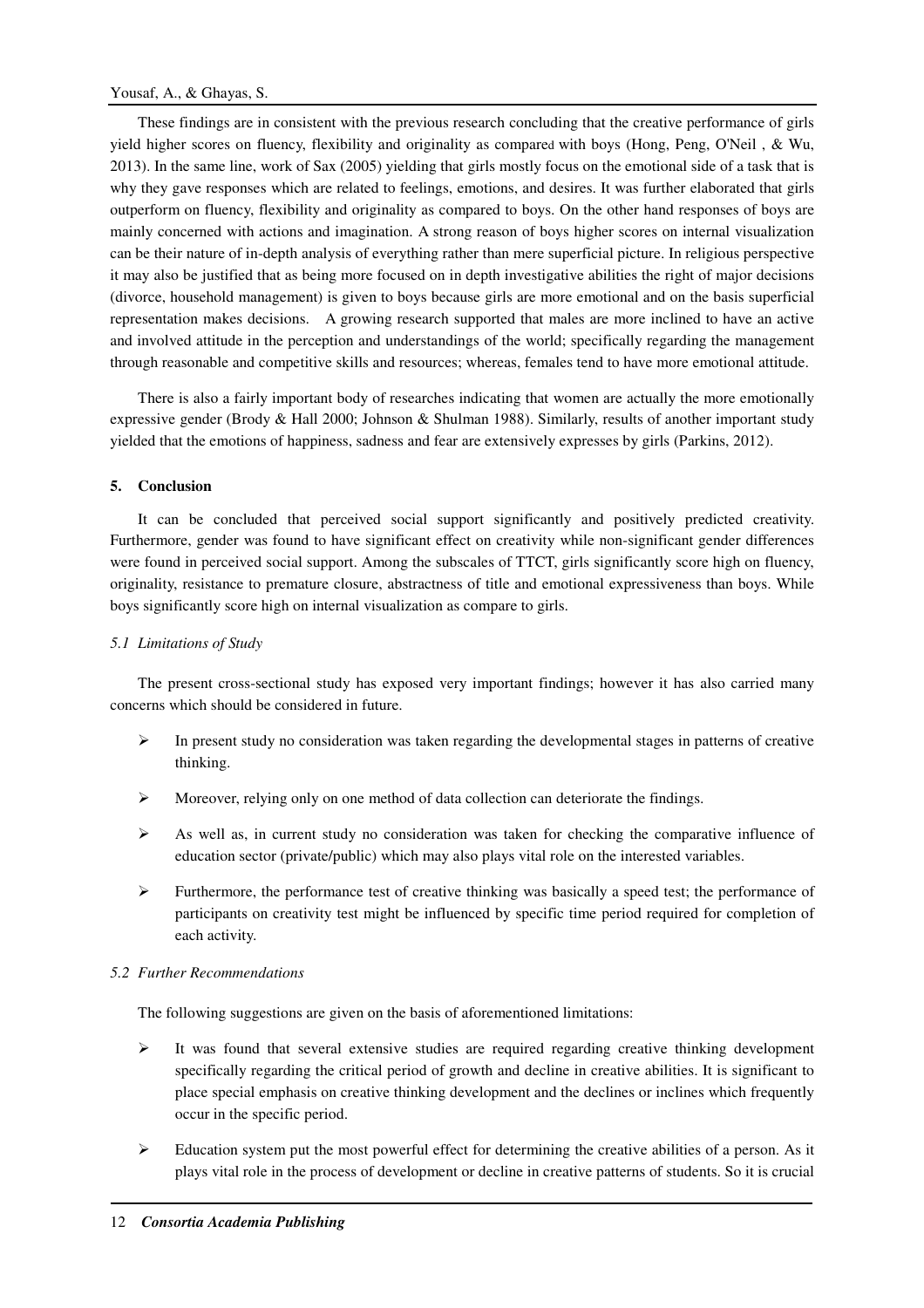to put forward steps for the betterment of education system which may flourish the practice of creativity among students. For this purpose special training programmes regarding creative development should be organized for teachers which will surely help them in understanding the needs and basis of creativity not only for education system but also for the betterment of the whole society. The practice of this training shall be practised in class rooms which will definitely increase the probability of novelty, imaginative power and tolerance abilities for ambiguity among students. This practice should be started with the very early and young students. The growth in creativity talent not only fosters their cognitive abilities but also go along with groomed and confident personality.

- $\triangleright$  For more comprehensive picture of findings, personality characteristics should be controlled or treated as variable for further research.
- *5.3 Implications of the Study* 
	- $\triangleright$  Findings of present research would be helpful for social psychologists, educational psychologists and family counsellors in many perspectives. Specifically it will be beneficial for administration of education system to plan such strategies which will be helpful for creativity enhancements. Specially, educational psychologists will gain more insight to deal easily and appropriately with those students who just because of problematic social relations have problems in expression of creativity. Not only in education scenario but also in organizational set-up, creativity is the only thing which contributes toward more turnovers.
	- $\triangleright$  Along with it, the performance test which is used for measurement of creativity among adults is also first step toward its practice in Pakistan; it will definitely enhance the insight toward the administration of this test in future research plans. Specifically regarding to TTCT, very strong results of inter-rater reliability in geographical context of Pakistan will increase the confidence on its objective scoring.

*Acknowledgement -* I would in particular sincerely thank to my family members whom sincere prayers and support I always felt around me. It is because of them that I took on the challenge of higher education.

## **6. References**

- Al-Srour, H. N., & Al-Oweidi, A. (2013). The relationship between psychological pressure and creativity among graduate students in the University of Jordan. *International Journal of Humanities and Social Science, 3*(19), 133–136.
- Amabile, T. M. (1988). A model of creativity and innovation in organizations. *Research in Organizational Behaviour, 10*, 123–167.
- Amabile, T. M. (1996). *Creativity in context: Update to the social psychology of creativity*. Boulder, Colorado: Westview.
- Asberg, K. K., Bowers, C., Renk, K., & McKinney, C. (2008). A structural equation modeling approach to the study of stress and psychological adjustment in emerging adults. *Child Psychiatry and Human Development, 39*(4), 481–501. http://dx.doi.org/10.1007/s10578-008-0102-0
- Baer, J. (2008). Evidence of gender differences in creativity. *Journal of Creative Behaviour, 42*(2), 78–105. http://dx.doi.org/10.1002/j.2162-6057.2008.tb01289.x
- Brass, D. J. (1998). Technology, power, and diversity: A social network perspective. In G. Barnett (Ed.), *Organization communication: Emerging perspectives* (pp. 25-46). Stamford, CT: Ablex Publishing.
- Brody, L. R., & Hall, J. A. (2000). Gender, emotion, and expression. In M. Lewis, & J. M. Haviland Jones (Eds.), *Handbook of emotions* (2nd ed., pp. 338–349). New York: Guilford.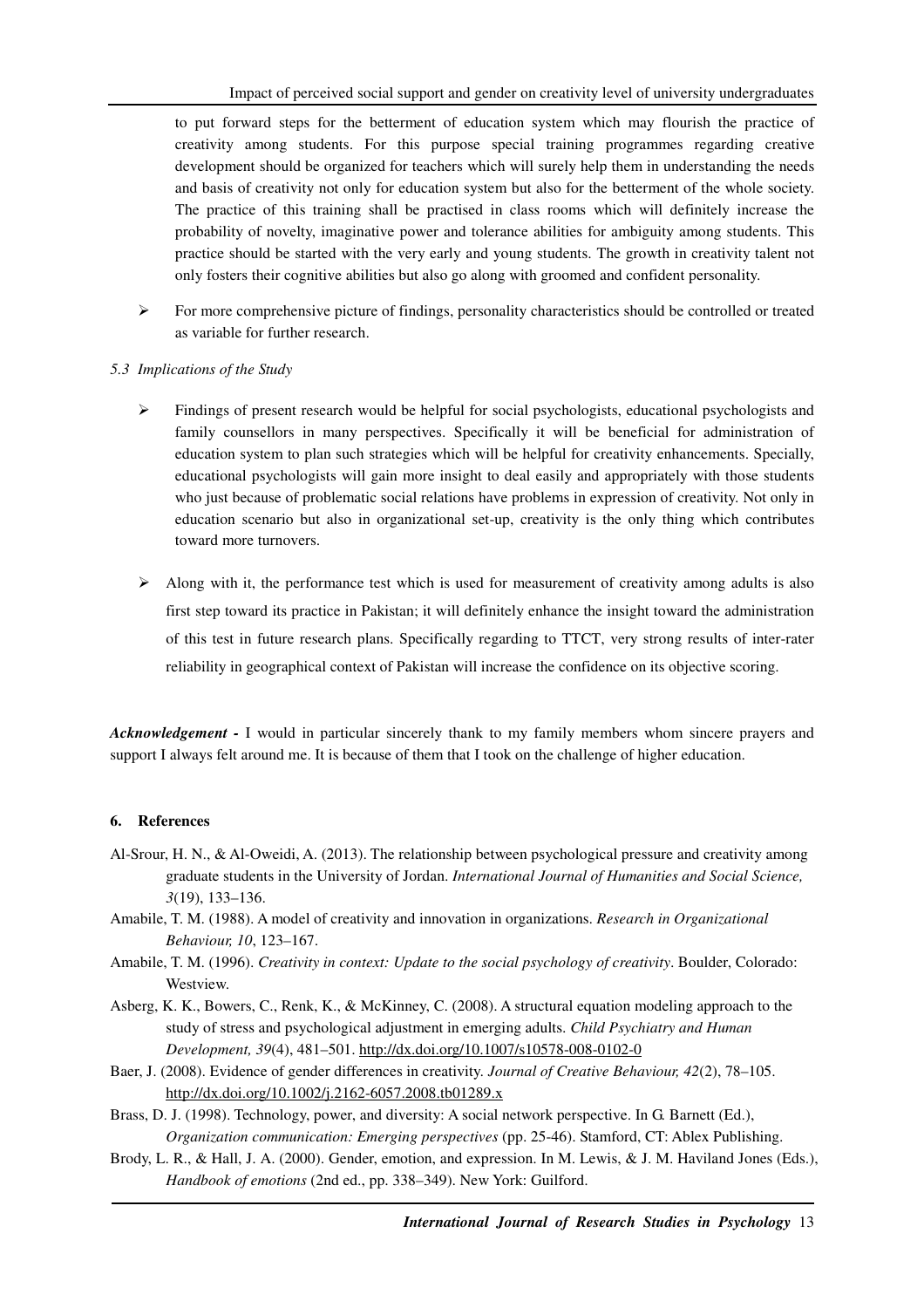- Cohen, S., Mermelstein, R., Kamarck, T., & Hoberman, H. M. (1985). Measuring the functional components of social support. In I .G. Sarason, & B. R. Sarason (Eds.), *Social support: Theory, research, and applications.* The Hague, Netherlands: Martinus Niijhoff. http://dx.doi.org/10.1007/978-94-009-5115-0\_5
- Cropley, A. (2004). Creativity as a social phenomenon. In M. Fryer (Ed.), *Creativity and cultural diversity*  (pp.13–23). Leeds, England: The Creativity Centre Educational Trust Press.
- Cumsille, P. E., & Epstein, N. (1994). Family cohesion, family adaptability, social support, and adolescent depression symptoms in outpatient clinic families. *Journal of Family Psychology*, *8*(2), 202–214. http://dx.doi.org/10.1037/0893-3200.8.2.202
- Duru, E. (2007). Re-examination of the psychometric characteristics of the Multidimensional Scale of Perceived Social Support among Turkish university students. *Social Behavior and Personality: An International Journal, 35,* 443–452. http://dx.doi.org/10.2224/sbp.2007.35.4.443
- Ekvall, G., & Tangeberg-Andersson, Y. (1986). Working climate and creativity: A study of an innovative newspaper office. *Journal of Creative behaviour, 20*(3), 215–225. http://dx.doi.org/10.1002/j.2162-6057.1986.tb00438.x
- Eysenck, H. J. (1995). *Genius: The natural history of creativity.* Cambridge, MA: Cambridge University Press. http://dx.doi.org/10.1017/CBO9780511752247
- Feldman, D. H. (1999). The development of creativity. In R. J. Sternberg (Ed.), *Handbook of creativity*  (pp.169–186). New York: Cambridge University Press.
- Holtgraves, T. (2004). Social desirability and self-reports: Testing models of socially desirable responding. *Personality and Social Psychology Bulletin, 30*, 161–172. http://dx.doi.org/10.1177/0146167203259930
- Hong, E., Peng, Y., O'Neil Jr, F. H., & Wu, J. (2013). Domain general and domain specific creative thinking tests: Effects of gender and item content on test performance. *The Journal of Creative Behavior, 47*(2), 89–105. http://dx.doi.org/10.1002/jocb.26
- Ikram, F., & Ghayas, S. (2007). *Effect of birth order on creativity level of students.* Unpublished Masteral thesis, Department of Psychology, University of Sargodha.
- Johnson, J. T., & Shulman, G. A. (1988). More alike than meets the eye: Perceived gender differences in subjective experience and its display. *Sex Roles, 19*, 67–79. http://dx.doi.org/10.1007/BF00292465
- Kendler, K. S., Myers, J., & Prescott, C. A. (2005). Sex differences in the relationship between social support and risk for major depression: A longitudinal study of opposite sex twin pairs. *Am I Psychiatrist, 162*, 250–256. http://dx.doi.org/10.1176/appi.ajp.162.2.250
- Klauer, T., & Winkeler, M. (2002). Gender, mental health status, and social support during a stressful event. In G. Weidner, M. Kopp, & M. Kristenson (Eds.), *Heart disease: Environment, stress, and gender. NATO Science Series, Series I: Life and Behavioural Sciences* (vol. 327, pp. 223–236). Amsterdam: IOS Press.
- Knoll, N., & Schwarzer, R. (2002). Gender and age differences in social support: A study on East German refugees. In G. Weidner, M. Kopp, & M. Kristenson (Eds.), *Heart disease: Environment, stress, and gender. NATO Science Series, Series I: Life and Behavioural Sciences* (vol. 327, pp. 198–210). Amsterdam: IOS Press.
- Kuhn, J., & Holling, H. (2009). Measurement invariance of divergent thinking across gender, age, and school forms*. European Journal of Psychological Assessment, 25*(1), 1–7. http://dx.doi.org/10.1027/1015-5759.25.1.1
- Mahanta, D., & Aggarwal, M. (2013). Effect of perceived social support on life satisfaction of university students. *European Academic Research, 1*(6), 1083–1084.
- Mahon, E. M., Yarcheski, A., & Yarcheski, J. T. (1999). Selected correlates of creativity in young adults. *Psychological Reports, 84*, 1246–1250. http://dx.doi.org/10.2466/pr0.1999.84.3c.1246
- Malecki, C. K., & Demaray, M. K. (2003). What type of support do they need? Investigating student adjustment as related to emotional, appraisal, information, and instrumental support. *School Psychology Quarterly, 18*(3), 231–252. http://dx.doi.org/10.1521/scpq.18.3.231.22576
- Matud, M. P., Rodrıguez, C., & Grande, J. (2007). Gender differences in creative thinking. *Personality and Individual Differences, 43*(5)*,* 1137–1147. http://dx.doi.org/10.1016/j.paid.2007.03.006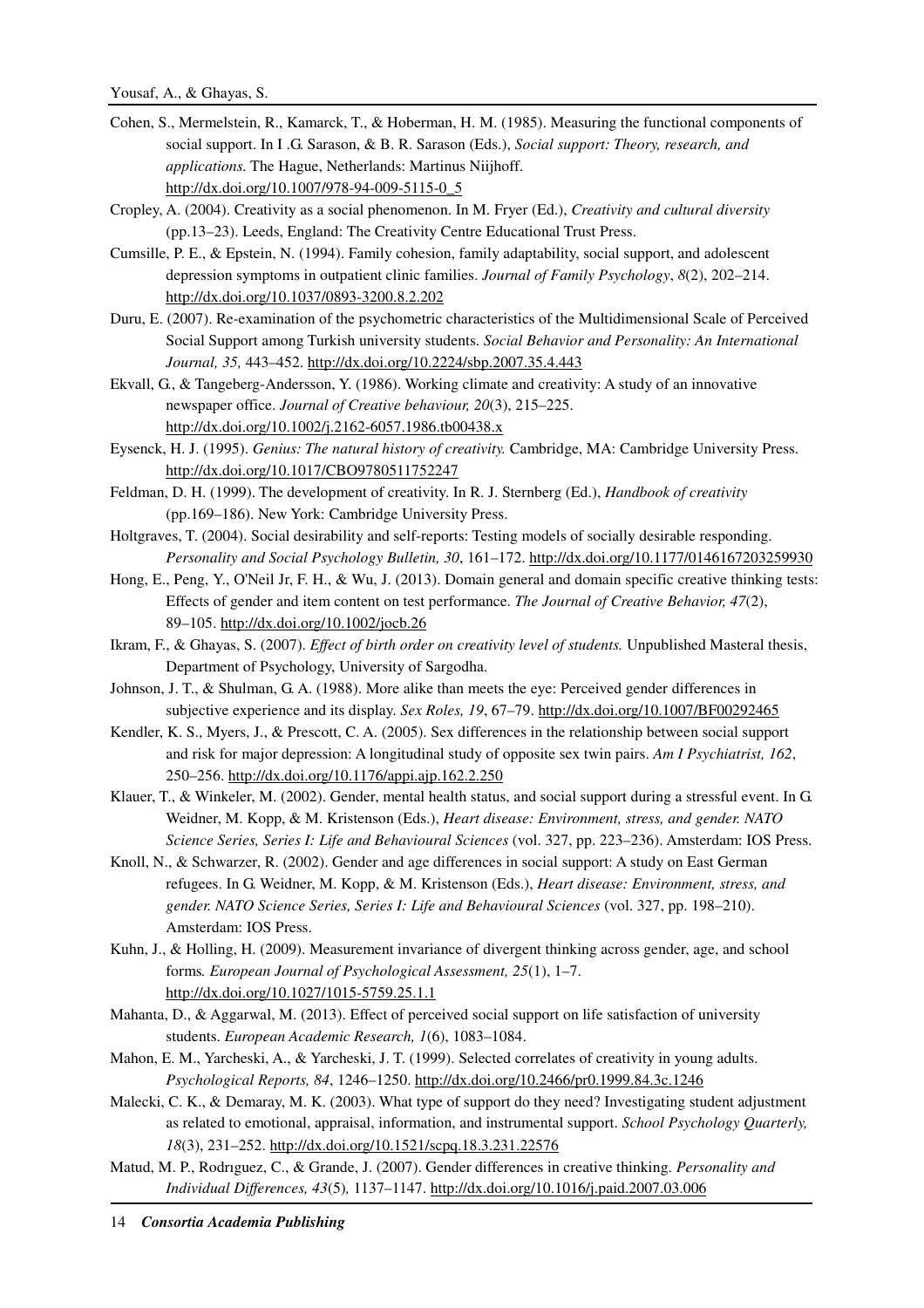McBurney, H. D., & White, L. T. (2004). *Research methods*. USA: Vicki knight.

- McLaughlin, C. (2008). Emotional well-being and its relationship to schools and classrooms: A critical reflection. *British Journal of Guidance and Counseling, 34*(4), 353–366. http://dx.doi.org/10.1080/03069880802364486
- Naderi, H., Abdullah, R., Tengku, A. H., Sharir, J., & Kumar, V. (2009). Creativity, age and gender as predictors of academic achievement among undergraduate students. *Journal of American Science, 5*(5), 101–112.
- Nosek, B. A. (2005). Moderators of the relationship between implicit and explicit evaluation. *Journal of Experimental Psychology, 134*, 565–584. http://dx.doi.org/10.1037/0096-3445.134.4.565
- Ogletree, E. (1971). A cross–cultural examination of the creative thinking ability of public and private schools. *Journal of Social Psychology, 83,* 301–302. http://dx.doi.org/10.1080/00224545.1971.9922475
- Parkins, R. (2012). Gender and emotional expressiveness: An analysis of prosodic features in emotional expression. *Griffith Working Papers in Pragmatics and Intercultural Communication, 5*(1), 46–54.
- Pfeifer, J. C., & Asberg, K. (2011). The effects of perceived social support and coping self-efficacy on trauma symptoms after a traumatic event. Published Masteral thesis. Department of Psychology, Graduate School of Western Carolina University.
- Pryce, V. (2005). *Creativity, design and business performance*. Retrieved from http://www.publicaffairs.ubc.ca/media/releases/2009/mr–09–054.html
- Rudowicz, E. (2003). Creativity and culture: A two way interaction. *Scandinavian Journal of Educational Research, 47*(3), 273–290. http://dx.doi.org/10.1080/00313830308602
- Sang, L. U. M. (1991). Creativity and sex differences in Malaysian pupils. *Asia Pacific Journal of Education, 11*(2), 62–67.
- Sax, L. (2005). *Why gender matters: What parents and teachers need to about the emerging science of gender differences.* New York: Broadway Books.
- Shaheen, R. (2010). *An investigation into the factors enhancing or inhibiting primary school children creativity in Pakistan.* Unpublished Doctoral dissertation, Department of Education, University of Bermingham.
- Shakeel, S., Ghayas, S., & Adil, A. (2011). Effect of handedness and gender on creativity of students. *Biannual journal of Gender and social Issues, 10*(1), 39–48.
- Sternberg, J. R. (2006). The nature of creativity. *Creativity Research Journal, 18*(1), 87–98. http://dx.doi.org/10.1207/s15326934crj1801\_10
- Torrance, E. P. (1966). *The Torrance Tests of Creative Thinking: Norms technical manual research edition verbal tests, forms A and B figural Tests.* Princeton, NJ: Personnel Press.
- Torrance, E. P. (1974). *Norms technical manual: Torrance Tests of Creative Thinking*. Lexington, Mass: Ginn and Co.
- Torrance, E. P. (1990). *The Torrance tests of creative thinking norms*–*technical manual figural (streamlined) forms A & B.* Bensenville, IL: Scholastic Testing Service, Inc.
- Torrance, E., & Safter, H. (1999). *Making the creative leap beyond.* Buffalo: Creative Education Foundation Press.
- Uchino, B. N. (2009). Understanding the links between social support and physical health: A lifespan perspective with emphasis on the separability of perceived and received support. *Perspectives in Psychological Science, 4,* 236–255. http://dx.doi.org/10.1111/j.1745-6924.2009.01122.x
- Vernon, P. A. (1989). The nature–nurture problem in creativity. *Handbook of creativity: Perspectives on individual differences.* New York: Plenum Press.
- Wolfradt, U., & Pretz, J. E. (2001). Individual differences in creativity: Personality, story writing, and hobbies. *European Journal of Personality*, *15*(4), 297–310. http://dx.doi.org/10.1002/per.409
- Woodman, R. W., Sawyer, J. E., & Griffin, R. W. (1993). Toward a theory of organizational creativity. *Academy of Management Review, 18,* 293–321.
- Yap, M. B., & Devilly, G. J. (2004). The role of perceived social support in crime victimization. *Clinical Psychology Review, 24*(1), 1–14. http://dx.doi.org/10.1016/j.cpr.2003.09.007
- Yeh, Y. C., Wu, J.J., & Cheng, Y.Y. (2000). The development of inventories for factors that influence creativity development for personnel in technology and information industries. *Journal of National Taiwan*